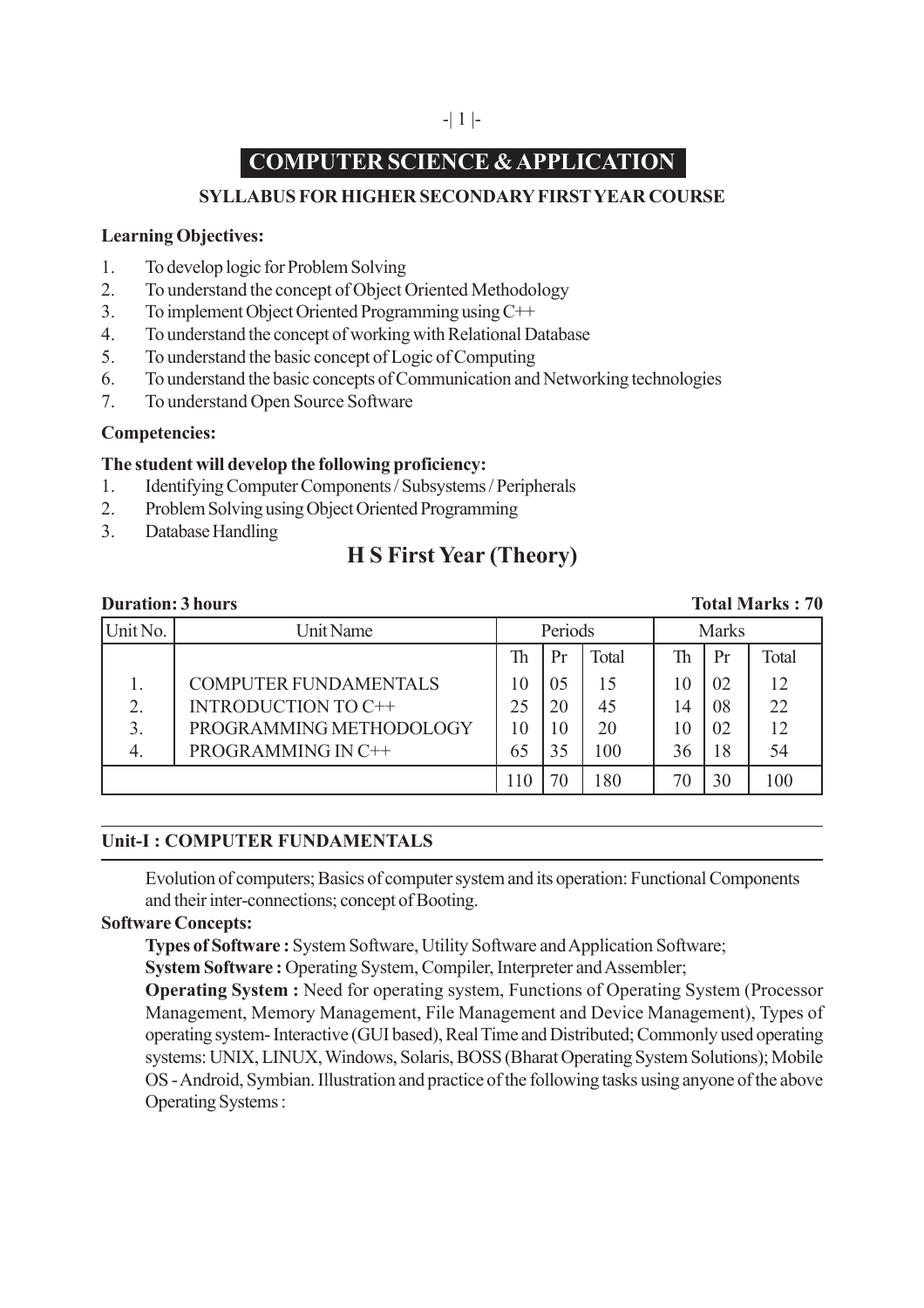- Opening/Closing Windows
- Creating/Moving/Deleting Files/Folders
- Renaming Files/Folders
- Switching between Tasks

**Utility Software :** Anti Virus, File Management tools, Compression tools and Disk Management tools (Disk Cleanup, Disk Defragmenter, Backup)

**Application software :** Office Tools - Word Processor, Presentation Tool, Spreadsheet Package, Database Management System; Domain specific tools - School Management System, Inventory Management System, Payroll System, Financial Accounting, Hotel Management, Reservation System and Weather Forecasting System

**Number System :** Binary, Octal, Decimal, Hexadecimal and conversion amongst these number systems.

**Internal Storage encoding of Characters :** ASCII, ISCII (Indian scripts Standard Code for Information Interchange), and UNICODE (for multilingual computing)

**Microprocessor :** Basic concepts, Clock speed (MHz, GHz), 16 bit, 32 bit, 64 bit processors, 128 bit processors; Types - CISC Processores (Complex Instruction set computing), RISC Processors (Reduced Instruction set computing), and EPIC (Explicitly parallel Instruction computing).

# **Memory Concepts:**

**Units :** Byte, Kilo Byte, Mega Byte, Giga Byte, Tera Byte, Peta Byte, Exa Byte, Zetta Byte, Yotta Byte

Primary Memory : Cache, RAM, ROM

**Secondary Memory : Fixed and Removable Storage - Hard Disk Drive, CD/DVD Drive, Pen** Drive, Blue Ray Disk

**Input Output Ports/Connections :** Serial, Parallel and Universal Serial Bus, PS-2 port, Infrared port, Bluetooth, Firewire.

**Note :** Exploring inside computer system in the computer lab class.

# **UNIT 2: INTRODUCTION TO C++**

#### **Getting Started :**

C++ character set, C++ Tokens (Identifiers, Keywords, Constants, Operators), Structure of a C++ Program (include files, main function), Header files - iostream.h, iomanip.h, cout, cin; Use of 1/O operators (<< and>>), Use of endl and setw ( ), Cascading of 1/O operators, Error Messages; Use of editor, basic commands of editor, compilation, linking and execution.

### **Data Types, Variables .and Constants:**

Concept of Data types; Built-in Data types: **char, int, float and double;** Constants: Integer Constants, Character constants - \n, \t, \b), Floating Point Constants, String Constants; Access modifier : **const;** Variables of built-in data types, Declaration/Initialisation of variables, Assignment statement; Type modifier: **signed, unsigned, long**

#### **Operator and Expressions:**

Operators: Arithmetic operators  $(-, +, *, ', ',\%)$ , Unary operator  $(-)$ , Increment  $(++)$  and Decrement (--) Operators, Relation operator  $(\geq, \geq, \leq, \leq, =, |=)$ , Logical operators  $(!, \&\&, ||)$ , Conditional operator: <condition>? <if true>: <if false>; Precedence of Operators; Automatic type conversion in expressions. Type casting;  $C++$  shorthands  $(+=, =, *=, /=, \%=)$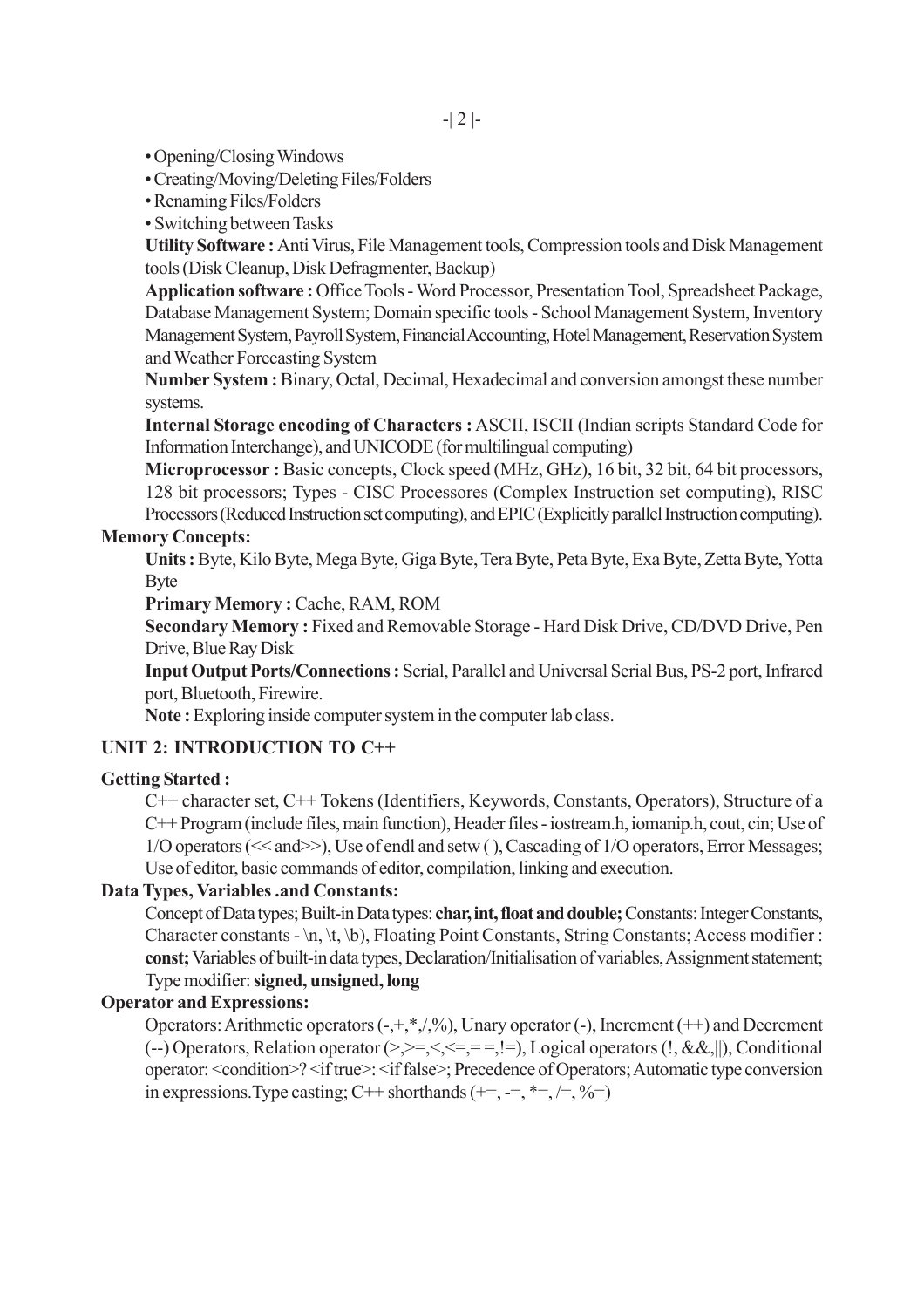#### -| 3 |-

# **UNIT 3: PROGRAMMING METHODOLOGY**

General Concepts; Modular approach; Clarity and Simplicity of Expressions, Use of proper Names for identifiers, Comments, Indentation; Documentation and Program Maintenance; Running and Debugging programs, Syntax Errors, Run-Time Errors, Logical Errors

**Problem Solving Methodologies :** Understanding of the problem, Identifying minimum number of inputs required for output, Writing code to optimizing execution time and memory storage, step by step solution for the problem, breaking down solution into simple steps, Identification of arithmetic and logical operations required for solution, Control Structure: Conditional control and looping (finite and infinite)

# **UNIT 4: PROGRAMMING IN C++**

#### **Flow of control:**

Conditional statements: **if-else,** Nested **if, switch..case..default,** use of conditional operator, Nested **switch..case, break** statement (to be used in **switch..case only**); Loops: **while, do - while, for** and Nested loops

#### **Inbuilt Functions**

| <b>Header file Categorization</b>      | <b>Header</b> | <b>Function</b>                      |
|----------------------------------------|---------------|--------------------------------------|
|                                        | File          |                                      |
| <b>Standard input/output functions</b> | stdio.h       | $gets($ , puts( $)$                  |
| <b>Character Functions</b>             | ctype.h       | $isalnum($ , $isalpha($ ),           |
|                                        |               | $isdigit($ , islower $($ ),          |
|                                        |               | $is upper$ (), to lower (),          |
|                                        |               | toupper()                            |
| <b>String Functions</b>                | string.h      | strcpy $($ ), strcat $($ ),          |
|                                        |               | strlen $($ ), strcmp $($ ),          |
|                                        |               | strcmpi $($ ), strrev $($ ),         |
|                                        |               | strlen $($ ), strupr $($ ),          |
|                                        |               | strlwr()                             |
| <b>Mathematical Functions</b>          | math.h        | fabs $($ ), pow $($ ), sgrt $($ $),$ |
|                                        |               | sin(), cos(), abs(                   |
| <b>Other Functions</b>                 | stdlib.h      | randomize (), random (),             |
|                                        |               | $itoa()$ , atoi $()$                 |
| <b>User Defined Functions:</b>         |               |                                      |

#### **Introduction to user-defined function and its requirements.**

Defining a function; function prototype, Invoking/calling a function, passing arguments to function, specifying argument data types, default argument, constant argument, call by value, call by reference, returning values from a function, calling functions with arrays, scope rules of functions and variables local and global variables.

Relating the Parameters and return type concepts in built-in functions.

# **Structured Data Type:**

**Arrays :** Introductory to Array and its advantages.

**One Dimensional Array :** Declaration/initialisation of One-dimensional array, Inputting array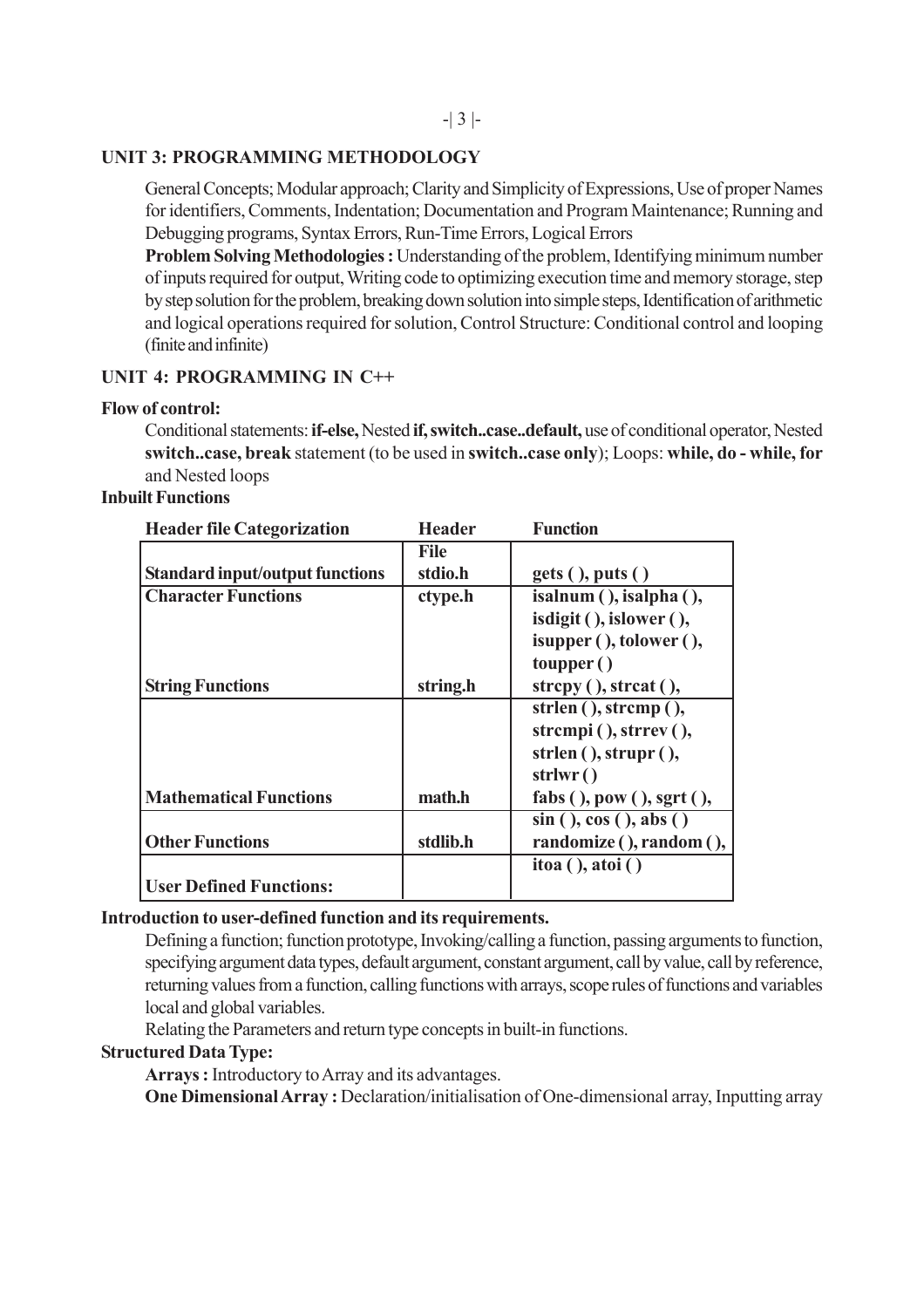elements, Accessing array elements, Manipulation of Array elements (sum of elements, product of elements, average of elements, linear search, finding maximum/minimum value)

Declaration/Initialization of a String, string manipulations (counting vowels/ consonants/digits/special characters, case conversion, reversing a string, reversing each word of a string)

# **Two-dimensional Array**

Declaration/initialisation of a two-dimensional array, inputting array elements Accessing array elements, Manipulation of Array elements (sum of row element, column elements, diagonal elements, finding maximum/minimum values)

# **User-defined Data Types:**

Introduction to user defined data types.

# **Structure**

Defining a Structure (Keyword Structure), Declaring structure variables, Accessing structure elements, Passing structure to Functions as value and reference argument/parameter, Function returning structure, Array of structures, passing an array of structure as an argument/ a parameter to a function

Defining a symbol name using **typedef** keyword and defining a macro using **#define** directive.

# **Computer Science and Application (Practical)**

# **Duration: 3 hours Total Marks: 30**

# **1. Programming in C++** 10

One programming problem in C++ to be developed and tested in Computer during the examination. Marks are allotted on the basis of following:

| Logic                     | 5 Marks |
|---------------------------|---------|
| Documentation/Indentation | 2 Marks |
| Output presentation       | 3 Marks |

# **2. Project Work 06**

# **Problems related to String, Number and Array manipulation**

General Guidelines: Initial Requirement, developing an interface for user (it is advised to use text based interface screen), developing logic for playing the game and developing logic for scoring points

- 1. Memory Game: A number guessing game with application of 2 dimensional arrays containing randomly generated numbers in pairs hidden inside boxes.
- 2. Cross 'N Knots Game: A regular tic-tac-toe game
- 3. Hollywood/Hangman: A word Guessing game
- 4. Cows 'N Bulls: A word/number Guessing game

#### **or**

Similar projects may be undertaken in other domains

(As mentioned in general guidelines for project, given at the end of the curriculum in a group of 2- 4 students)